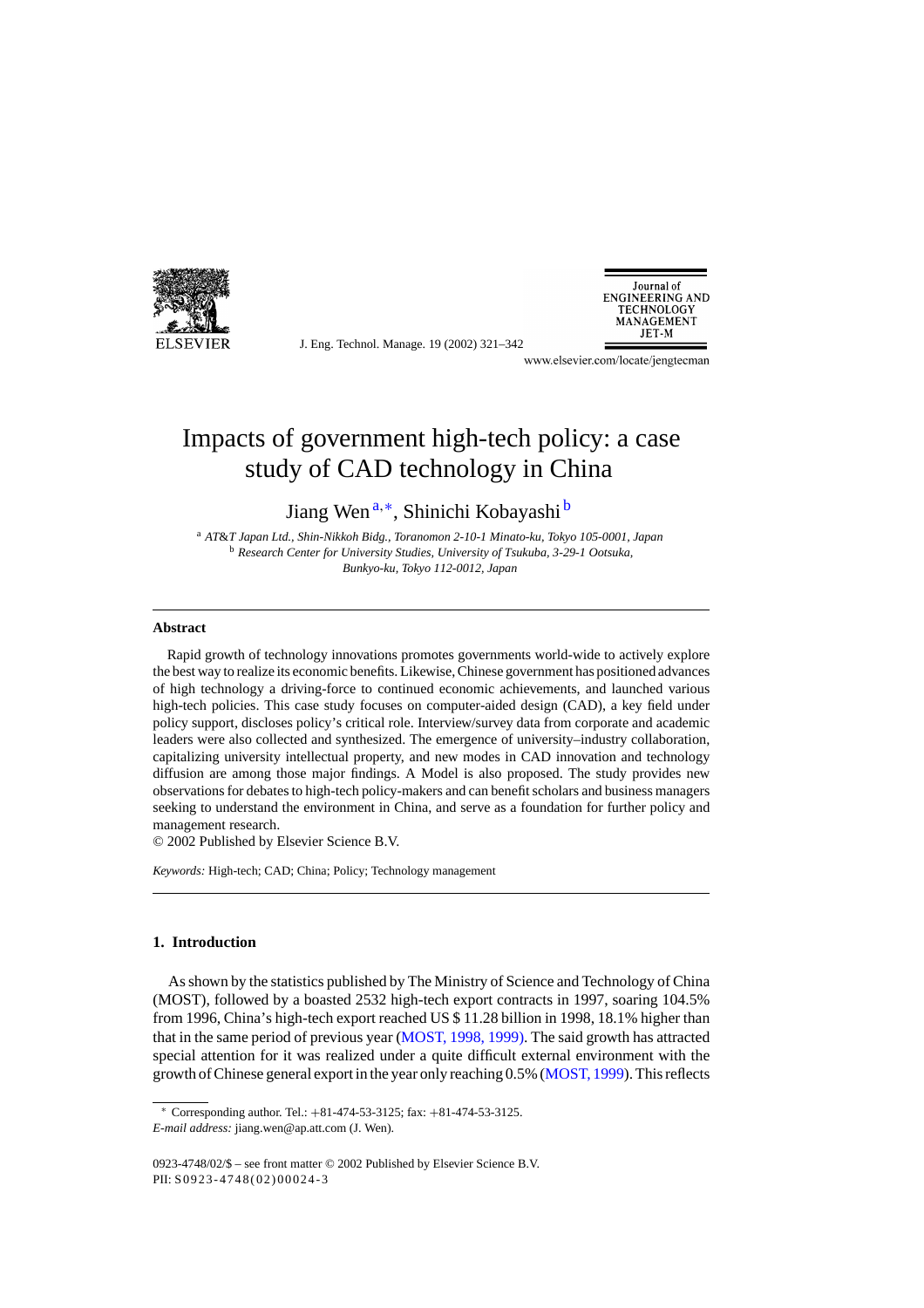the impacts and efforts by Chinese Science and Technology (S&T) policy of "revitalizing the country with science and education", and mirrored the fast growth of high-tech industry in the country, by injecting more value added and technological ingredients.

Meanwhile, computer-aided design (CAD) has become a more and more important and widely used technology, due to its importance in manufacturing such as the potential to improve design quality, cut design costs, and shorten the development time of new products to market ([Robertson and Allen, 1993\)](#page--1-0). CAD researches started in 1960's and particular advocated for applications in China in recent years, since the government realized the expanding its presence in the ever increasing international marketplace lie in mostly the large-scale use of CAD technology in sectors such as manufacturing industries and research/design institutes. The government, universities and industry have been actively involved and invested heavily in CAD innovations and national campaigns to diffuse CAD knowledge and encourage CAD uses. Under such environment, the rapid growth of indigenous CAD development technology is witnessed in recent years, and the industry is becoming more and more dependent on CAD technology to enhance productivity.

This case study is one of the first attempts to explore the driving forces behind the nation-wide CAD technology development and application boom in China, namely the government high-tech policies, university-originated and university–industry collaborated CAD innovations, and government-intervened network establishment for CAD knowledge diffusion. Author's long years' business experience contributed significantly to the completion of this paper. In this paper, S&T policy-making organizations and major policy issues in China are firstly examined in general terms, by tracing the evolution of S&T policy and focusing on empirical studies on high-tech policy and its major outputs.

Following is the analysis of technological engine on CAD innovations by means of synthesizing collected data from interviews and surveys to the management of leading indigenous CAD vendors and case studies. Patterns on the classifications of CAD vendors in China are also identified.

Then, we present evidence concerning the growth and influence of nation-wide CAD promotion network, another key driver on CAD technology diffusion, characterizing with inter-organization, inter-sector and inter-region network in China.

Finally, A Model is proposed for CAD development in China, which may apply to other high-tech areas inside and outside China.

This paper aims to benefit two professional groups: (1) S&T policy-makers, and (2) business managers seeking to understand the high-tech, particularly CAD environment, in China. It also provides a foundation for further technology policy and innovation management research in China.

### **2. Exploring policy domain**

China has impressively developed its overall economy and its high-tech industry since the open-door policy started in late 1970's. "The National Middle-and-long-term Science and Technology Program", issued by State Science and Technology Committee of China (SSTCC) in 1992, states that China aims at reaching the technology levels of industrialized